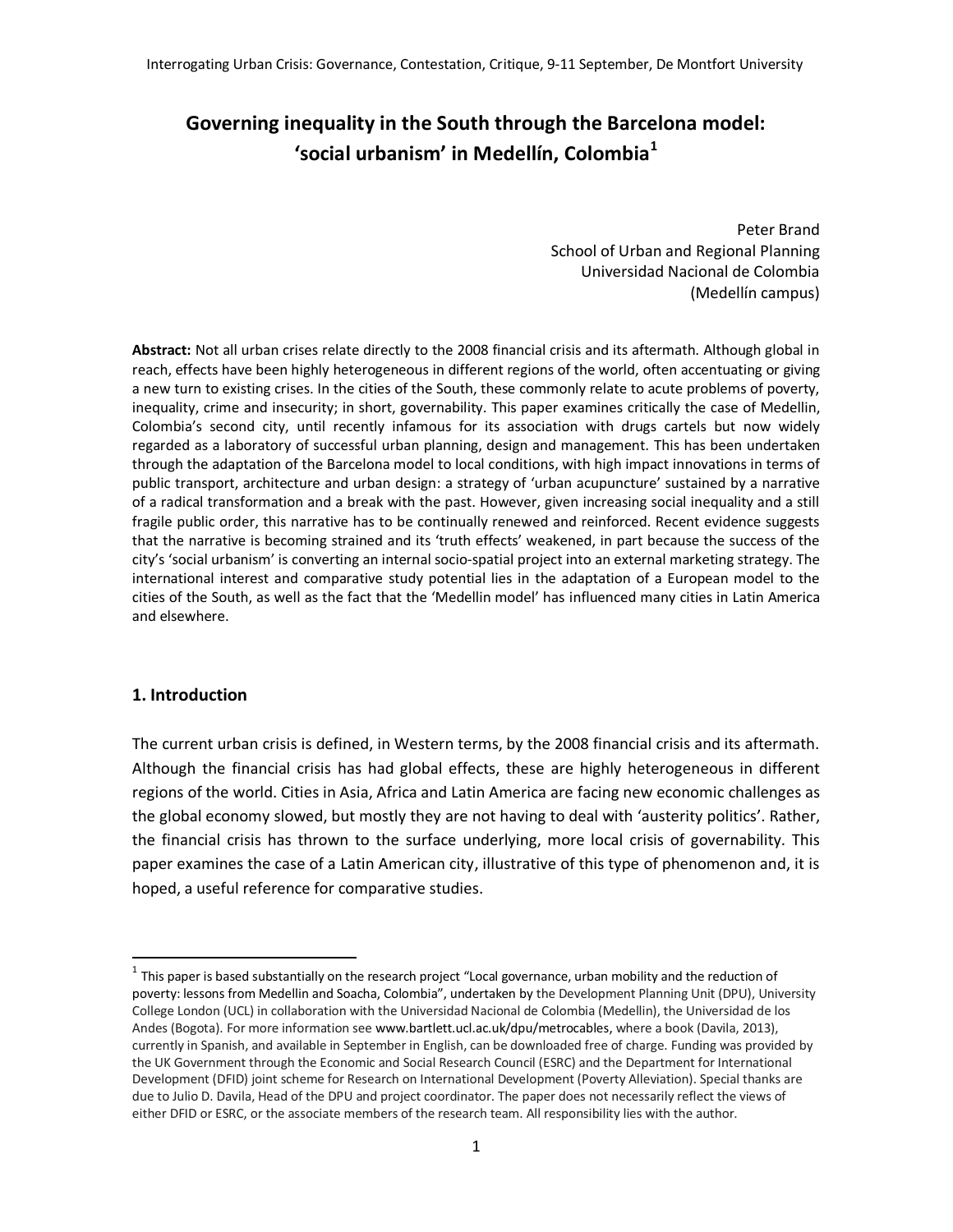Medellin, Colombia's second city bursting the hillsides of a steep Andean valley, is still indelibly linked in the popular imagination to the infamous drug baron Pablo Escobar. Drugs organisations certainly played an important part in the crisis affecting the city in the final two decades of the last millennium, though far from account for all the difficulties underwent by the city. Trade liberalisation and structural adjustment policies had wrought havoc on the city's economy, unemployment was high and the future was uncertain (Brand, 2005; Hylton, 2007; Fukuyama and Colby, 2011).However, the drugs issue did make a major contribution to Medellin becoming the most violent city in the world, reaching a peak of 381 murders per 100.000 in 1991 and remaining above150/100.000 throughout the rest of the decade, both a symptom and cause of a more widespread urban crisis.

Urban discourse constructed a radical change in the city's fortunes in new millennium. It was the beginning of what The Urban Land Institute termed 'one of the most remarkable urban turnarounds in modern history', and what city administration likes to call the 'miracle' of Medellin. A national level (and highly criticised) demobilisation agreement with narco-paramilitary organisations in 2002 resulted in a drastic reduction in killings ('half a miracle' according to Fukuyama and Colby, 2011). An independent political movement took control of the city administration in 2004 and began what was claimed to be the 'transformation' of Medellin through an invigorated social agenda, modern governance practices and a set of urban interventions known as 'social urbanism'. The city also continued to actively develop a comprehensive competitiveness agenda, but it is the urban interventions, strongly influenced by the Barcelona model of the 1990s, which have had the greater impact and achievements have certainly been impressive (Davila, 2013). The Inter-American Development Bank began supporting the 'Medellin model' in 2008 and since then it has received a number of international awards. The recent decision to name Medellin as host city to the 2014 World Urban Forum is further recognition of the city's achievements.

Recognition has not just been external. The general feeling within the city is one of considerable, though not uncontested achievement. In March of this year Medellin received the World's Most Innovative City prize, beating New York and Tel Aviv in the final round. Here two significant things stand out. Firstly, the prize was awarded by the American Urban Land Institute and sponsored by the Wall Street Journal and Citigroup, major forces behind global capitalism. Secondly, the play-off decision was made by popular vote, and the citizens of Medellin accounted for 70% of the total number of votes received (Citigroup, 2013). In other words, not only capitalist interests loved the urban transformations, but local citizens as well, despite the fact that Medellin is one of the most socially unequal cities in the world.

This paper examines how this has been achieved. Evidently the point of reference for the urban crisis in Medellin was the 'drugs war' and the social violence/disruption this caused. However the paper attempts to contextualize this phenomenon within the wider picture of the effects of economic globalisation, and highlight the implications (strains and contradictions) brought about by the 2008 financial crisis.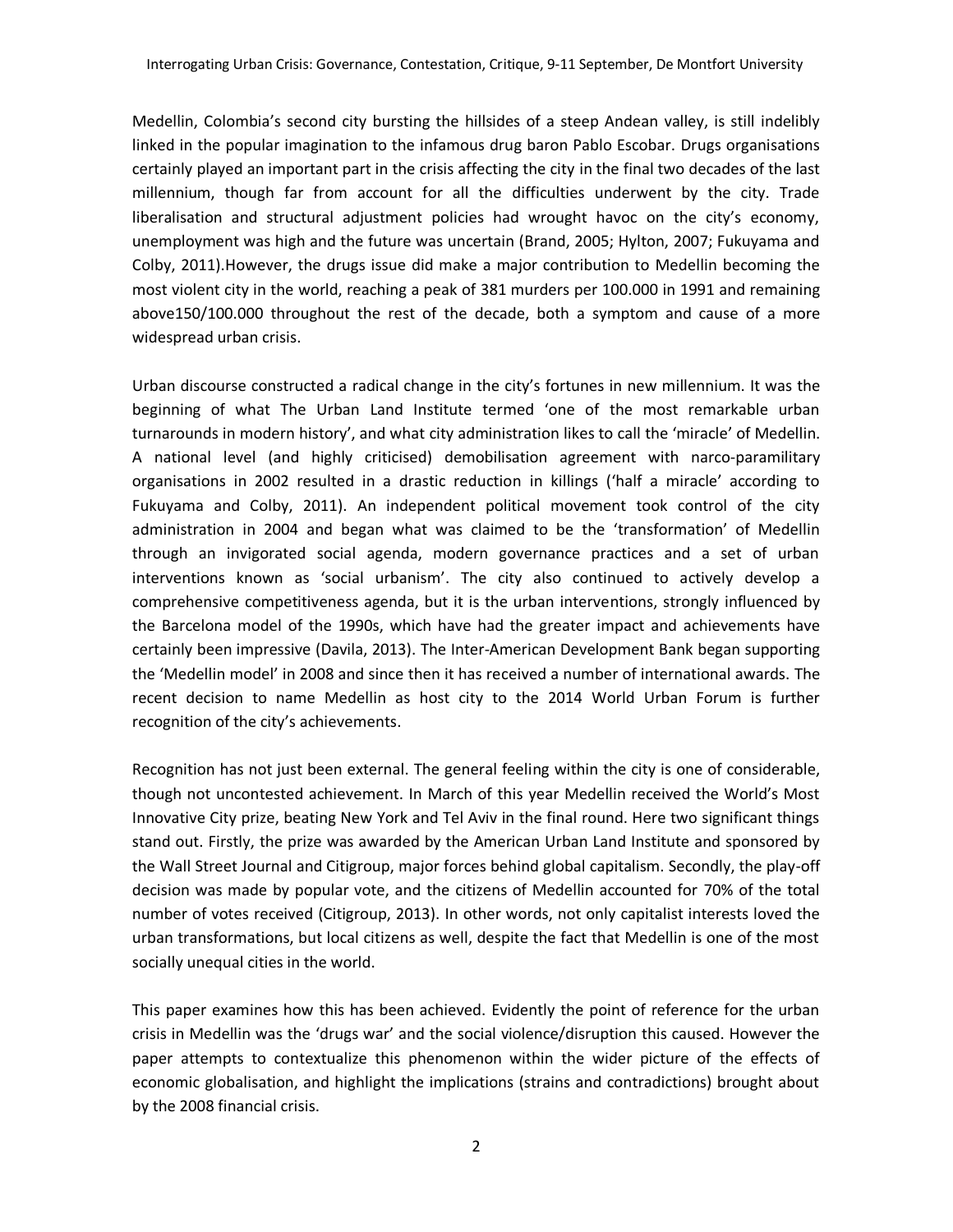## **2. The Barcelona model and its adaptation**

The term 'Barcelona model' is used here in the sense of intermediate scale architectural and urban space interventions deployed with the intention of reconstructing the urban fabric and rearticulating a sense of place, local identity and spatial equality. There has been some debate as to the extent to which the Barcelona experience represents a model as such (Marshall, 2000), but the city has undoubtedly had an important influence on urban planning practice. It was, amongst other things, one of the first cities to break with the rational-comprehensive planning model, giving priority to the urban project. Many other cities soon followed this pattern, but in function of economic restructuring and the interests of private capital; Barcelona developed a wider spatial spread and a more socially inclusive approach.

We refer, then, to the phase of the Barcelona model (often divided into four periods) which occurred in the post-Franco era and peaked following the successful Olympic Games bid of 1986 and continued through into the 1990s: a model based on the urban project rather the urban plan, with its emphasis on the importance of public space (for articulating the physical fabric of the city and as essentially democratic) and the even distribution of public facilities to promote quality of life and a sense of inclusion across the socio-spatial spectrum (Montaner, nd).

The chief architect and leader of urban projects in Medellin had undertaken doctoral studies in Barcelona in the late 1990s, some of that city's leading urbanists acted as consultants, and the discourse of social urbanism is loaded with the Barcelona lexicon of 'urban acupuncture', 'new centralities', the democratic value of public space', and so on. Social urbanism in Medellin also shared the Barcelona intention of a break with the past (there with strong national overtones, in Medellin in a more local sense), as well as more substantive issues such as scant regard for social housing and neighbourhood economies (Montaner, op. cit.). However the Medellin experience did include some notable absences in the Barcelona model such as environmental concerns, as was perhaps inevitable given the geophysical conditions of Medellin, and an albeit modest economic (small-business) component.

The above indicates an important process of adaptation of the Barcelona model and local inventiveness. Adaptation was made with reference to the city's acute problems of poverty, inequality, segregation and violence; inventiveness through borrowing on Medellin's prior experiences and projects developed throughout the 1990s, and the experiences of other Latin American cities, especially Bogota in the 1990s where important experiments had been carried out in relation to urban political culture ('citizen culture'), governance practices, education, public space and transport. The key aspect, however, was urban change through physical interventions. Structural factors concerning the employment and housing crises were effectively ignored, in the context of a political crisis concerning governability and state control over large marginal areas of the city.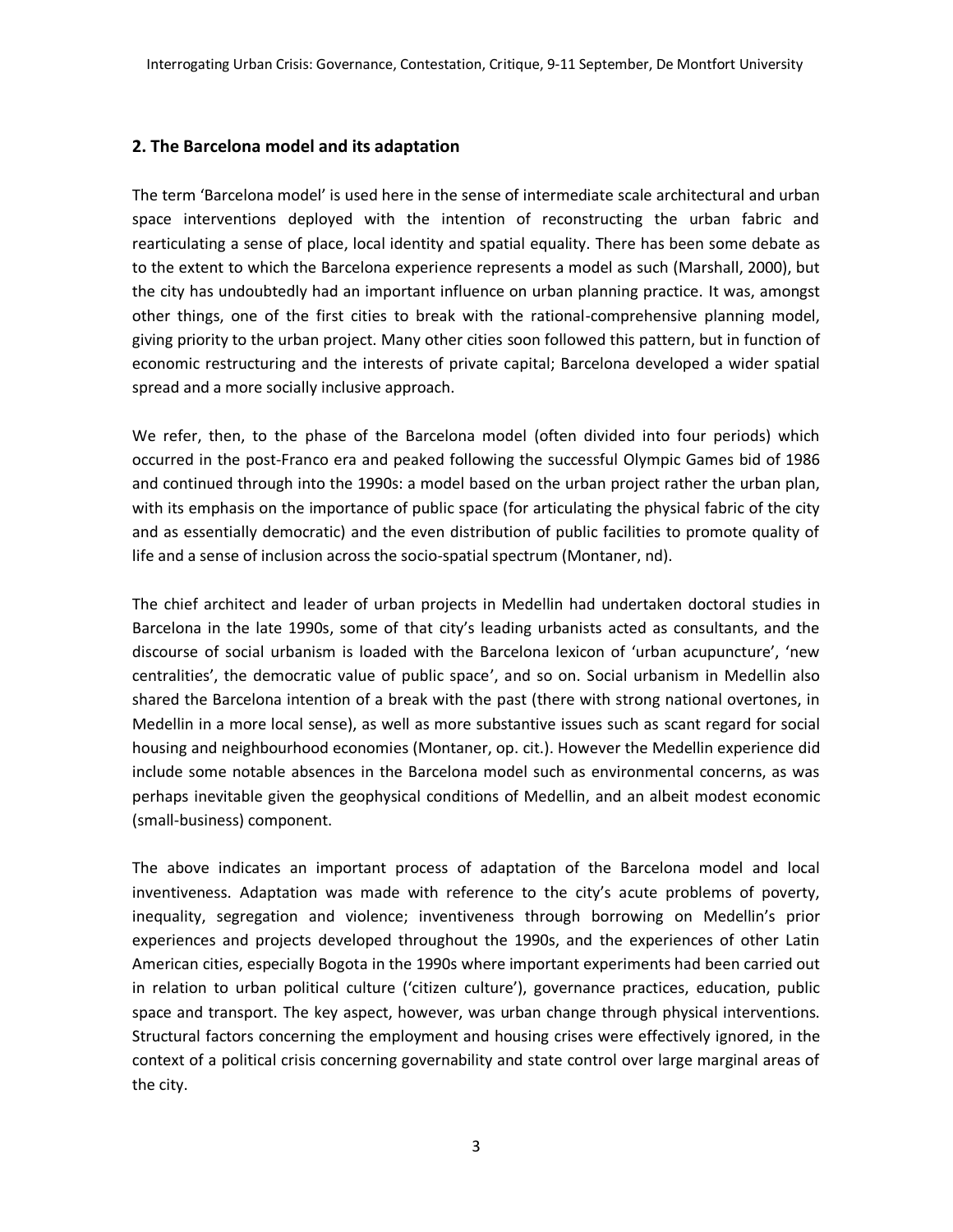#### **3. Characteristics of social urbanism in Medellin**

Social urbanism is the name given to the physical interventions in the poorer sectors of the city over the period 2002-2010 (Echeverri and Orsini, 2010; The Architectural Review, 2011). They are the material manifestations of what was termed the 'Medellin model' by the Organisation of American States which, during in XXXVIII General Assembly held in there in 2008, set up an observatory in the city to monitor and promote the experience. The model itself consisted of a conventional but generally well executed repertoire of 'good governance' (planning, fiscal discipline, transparency, participation and communication), with a substantive emphasis on education, culture, entrepreneurship, inclusion and 'peaceful coexistence', as well as social urbanism.

Social urbanism is by far the most striking. Supported by the discourse of paying off the city's historical debt to the long-abandoned poor sectors, it involved shifting substantial public investment to those sectors in the form of infrastructure, public buildings and services, and urban space and environmental improvements. This was partly functional (improving the provision of and access to services, and improving quality of life indices) but above all aesthetic: high quality architecture and finishing aimed to materialise the idea of inclusion. This applied to the whole range of projects ranging from the aerial cable-cars to new schools and public spaces.

Social urbanism is the discursive formalisation of a set of ideas and experiences, some original, others borrowed and adapted. The jewel in the crown is undoubtedly the aerial cable-cars, known as Metrocables, the first ever application of tourist infrastructure technology to public transport for the urban poor, integrated in this case to the existing metro system. The idea took form in the 1990s and the first line came into operation in 2004. Further lines have been built since then (a second line was built in 2008, a third in 2010 and two more are planned for 2014), and the idea has been replicated in other cities such as Caracas (2009) and Río de Janeiro (2011).



Aerial cable-car systems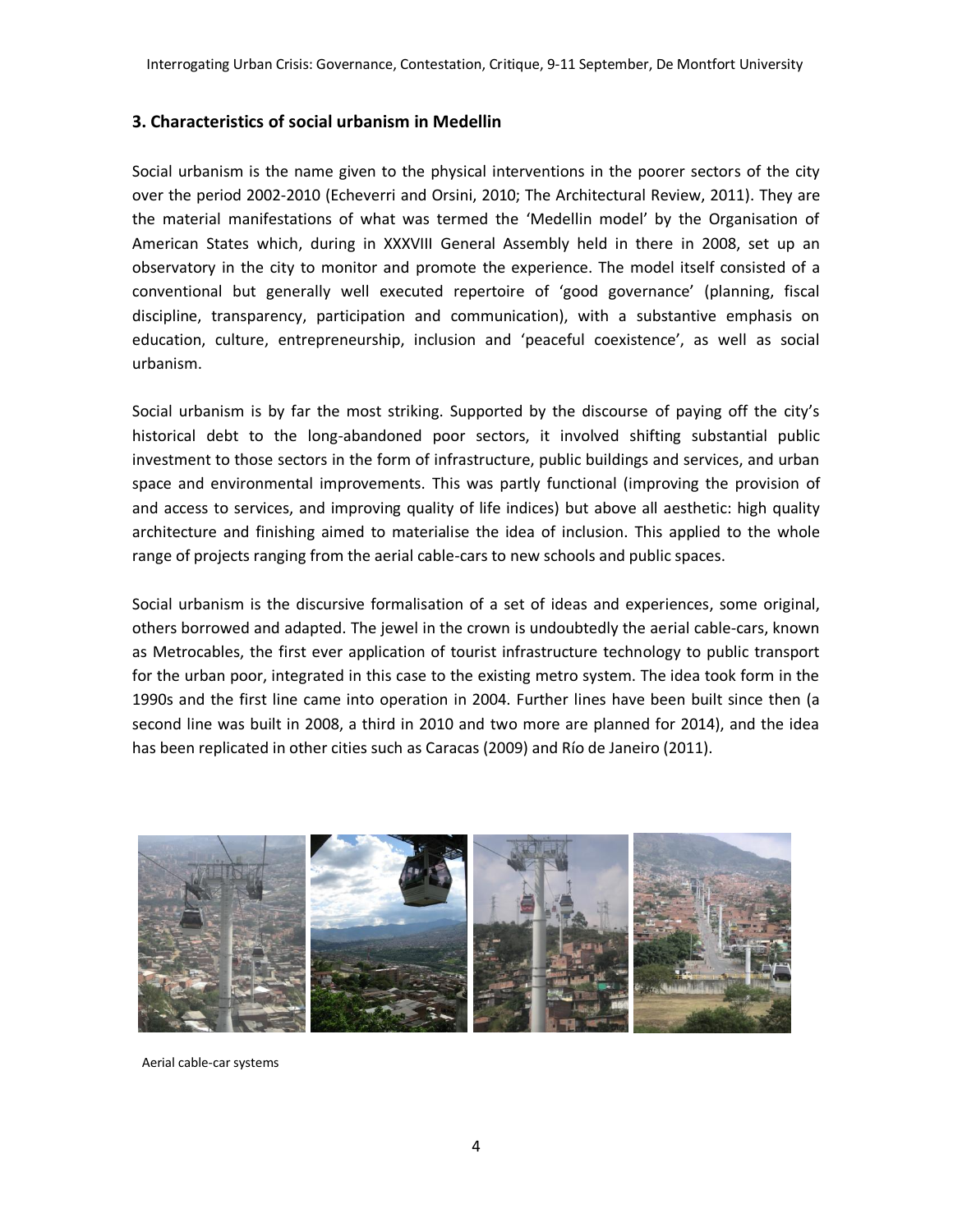The Metrocables were also used as an axis for wider urban upgrading or 'integral urban projects'. These projects involved systematic improvement in terms of urban space, recreational and service facilities, environmental improvements and to a lesser extent housing. An exceptional case of the latter was the Juan Bobo in situ re-housing project, given a best practice award at Dubai 2008. On a steep and unstable hillside along a stream, very poor quality housing was upgraded or rebuilt in four or five- story blocks, along with public space provision, environmental improvements and risk mitigation works. However, perhaps the most outstanding aspect was project management. It was undertaken with the intimate participation of residents, no family was forcibly re-housed, all transactions were by voluntary agreement, and there was no significant cost for those families as municipal budgets and multiple subsidies were focused on the project. It was a highly-recognised but relatively small-scale project (some 220 dwellings), intensive in both financial and institutional resources, especially technical personal and on-the-ground staff. Like many of these projects, its international impact was greater than its urban effect, and only one comparable project of this kind was subsequently implemented.

Another important component of social urbanism was the library-parks, the amplification of an idea earlier implemented in Bogotá. Conceived as affirmations of state presence in the poor sectors, they provide a variety of services including computer and information technology, training courses, cultural activities, spaces for sport and recreation, social programmes, business set-up advice and so on. As with the new schools, architecture was a key feature of state presence. These buildings, implanted in monotone brick neighbourhoods, stand out in their scale, form, materials and colour, and announce state presence worthy of the wealthier sectors of the city. Architectural design was by international competition, although most winners were Colombian architects; the Moravia Cultural Centre was the last work of Colombia´s most exquisite, Rogelio Salmona.



Complementary urban projects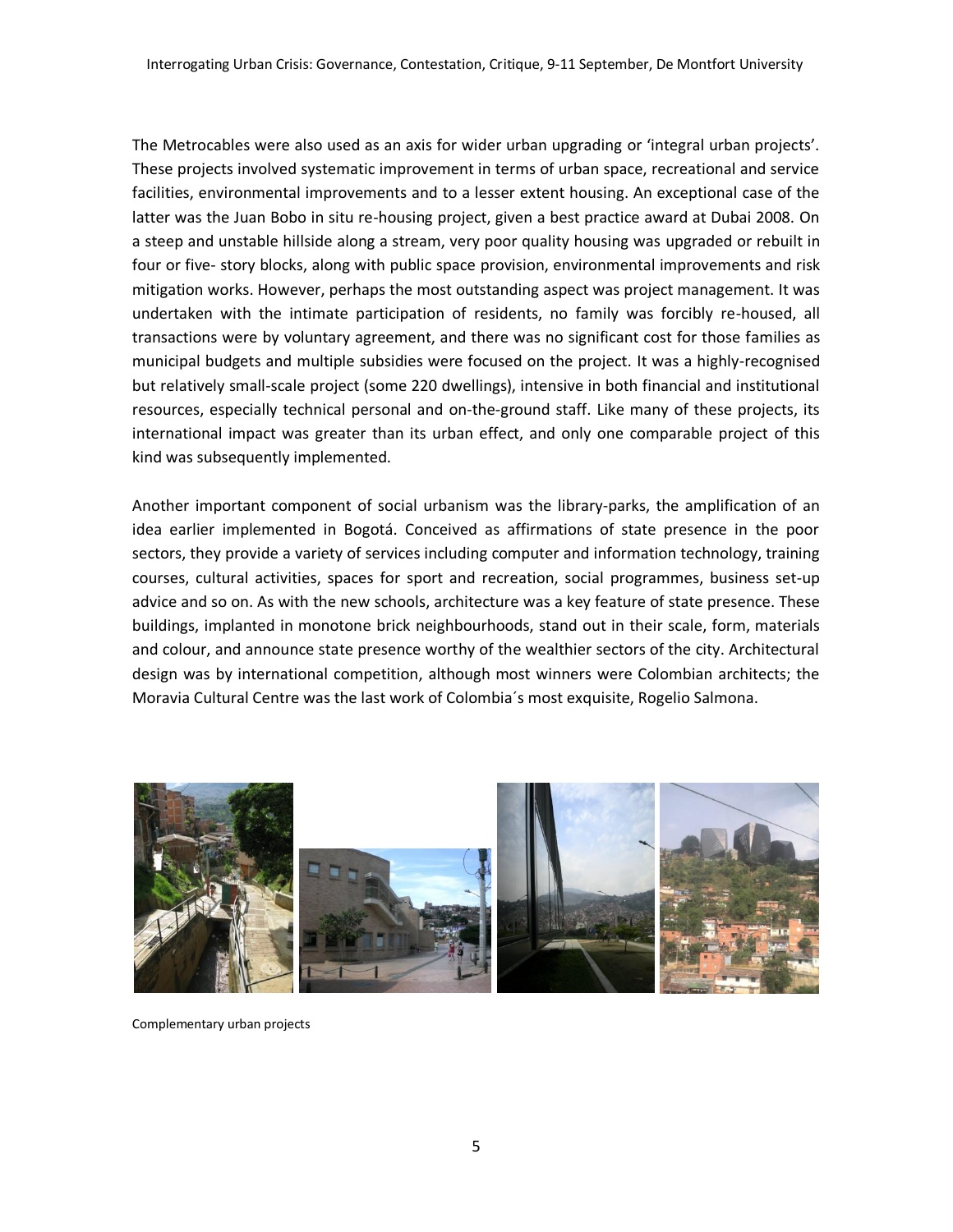All this was undertaken with an extraordinary project management capability. A special urban development unit was set up 2002, which brought together seasoned technical staff, young professionals and new recruits from academia; a fortunate combination of committed staff capable of delivering new ideas over short periods of time (project completion of aerial cable-cars and library-parks was typically 12-18 months). The role of young mayors from political movements independent of traditional parties and practices was also important. A second key aspect was the municipality's financial capacity. Although projects were not exorbitant (an aerial cable-car cost around US\$25 million, a library-park around US\$6 million), they were largely funded through the city's capital expenditure budget without the need for loans. The publicly owned Metro Company partly financed the cable-cars, and financing of other projects was significantly helped by the publicly owned utilities company (Empresas Públicas de Medellín) which annually transfers 30-45% of operating profits to the municipality for social investment; in 2011 this amounted to over U\$\$300 million. Finally, mention should be made of functional articulation and spatial coherence of the projects, which helps establish a genuinely urban character and reach of these sets of interventions.

Behind these commendable and successful initiatives there was a deeper and more serious purpose: the reconstitution of the social fabric which had been shattered by decades of violence severely affected the city's population (Hylton, 2007). All urbanism has an explicit social content, but 'social urbanism' in Medellín went beyond the conventional. The municipal administration spoke not only of 'building better architecture, which the people can be proud of and builds the community's self-esteem and sense of belonging', but also of 'leverage projects' leading to 'a profound social transformation'. The aspiration was to build, literally, a new 'social contract' through the provision of spaces of citizenship, places for democracy and environments of conviviality (Medellin Mayor's Office, 2008).

There were, however, many obstacles to achieving these high ends: a city which is increasingly socially unequal and spatially segregated, with high levels of poverty, a growing social housing crisis, structural unemployment, alarming levels of informality and underemployment, and restricted opportunities for young people. Add the presence of youth gangs and criminal organisations resulting from the incomplete reinsertion of illegal paramilitary groups in Colombia, the trafficking and consumption of drugs and turf wars for territorial control, then the challenges remain considerable (Brand, 2010).

During a visit to Medellin in the early stages, the Catalan urbanist Oriol Bohigas expressed his admiration for an urban policy which he regarded as 'fantastic, [and] of an extraordinary efficacy', then adding 'one has to say the good things and also the bad things. We are talking about a city which in reality is a catastrophe, with a high percentage of the population living in shacks […] we are talking about a city which has deep problems' (El Colombiano, 2007). Neoliberal, marketorientated, competitiveness policies continue to accentuate those problems, which economic growth and local social programmes have only been able to ameliorate. In the following section we examine the question of the 'efficacy' mentioned by Bohigas.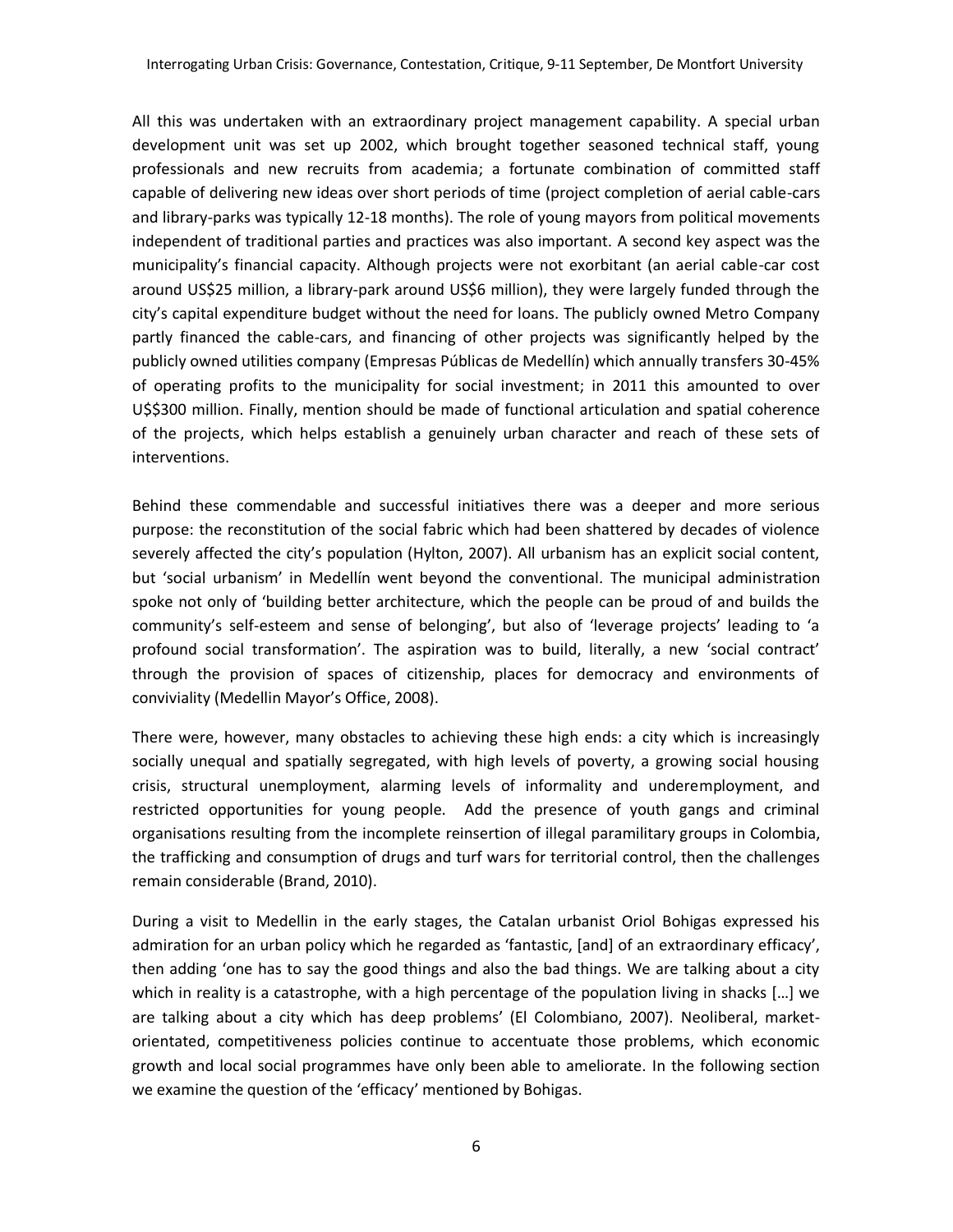## **4. Impacts and limitations**

The urban crisis in Medellin was one of governability, or the ability of the local administration to exercise effective control and impose social order in the low-income sectors of the city. Underand unemployment, dominant consequences of the 2008 financial crisis in the West, had been at high levels for a long time in Medellin. Social exclusion and weak state territorial control were the most salient characteristics of the Medellin crisis. Early disputes over the control of those territories had been led by left-wing militias, followed in the 1990s by an intensified presence of drugs organizations and, later, right-wing paramilitary groups. The low-income sectors of the city became indelibly associated with illegality, crime and violence, and the inhabitants suffered a severe stigmatization as a result.

Socio-spatial inclusion became the city's major goal and social urbanism its leading urban strategy. This section examines its material and symbolic effects. The first two aerial cable cars systems and associated integral urban projects were built precisely in those sectors of the city where poverty and violence were most acute. The first one, Line K, in the northeast sector of the city had been the most densely populated, fastest (informally) growing and poorest sector of the city, and at that time main stronghold of the local mafia. The second one, Line J, traversed what was by then, in the late 90s and early part of the new millennium, the principal site of occupation and dispute among a mixture of guerrilla groups, paramilitary organisations and drug trafficking, characterized by armed dispute for the control of local territories. Basic services are provided, but housing is dense, often precarious and public space scarce. A third of the population had only primary school education, although this figure and social security affiliation are improving; most inhabitants work in the informal sector and average family incomes are below the legal minimum wage and national poverty line.

## *4.1 Material impacts*

**- Mobility, travel costs and spatial integration:** The initial building block of social urbanism was the introduction of the first aerial cable-car or Metrocable, and as mentioned earlier, complementary integrated urban improvement projects were organised around this. The initial assumption was that the benefits of improved mobility in fairly inaccessible sectors of the city would accrue naturally, due to a reduction in transport costs and time. In principle, the cable-car also provides a means of breaking down spatial barriers. In optimum conditions, the first cable-car, Line K, allows a cable-car/Metro journey 10 kilometres from and 350 metres above the city centre to be undertaken in 20 minutes. This radically alters the idea of spatial marginalisation and the notion of the geographic periphery. Not only were travel times to be radically improved, but so were travel costs. The Metrocable involves no extra cost for Metro users, being part of the singleprice ticket to move anywhere on the system. Metrocable users could access the Metro without having to pay a bus fare to get to it.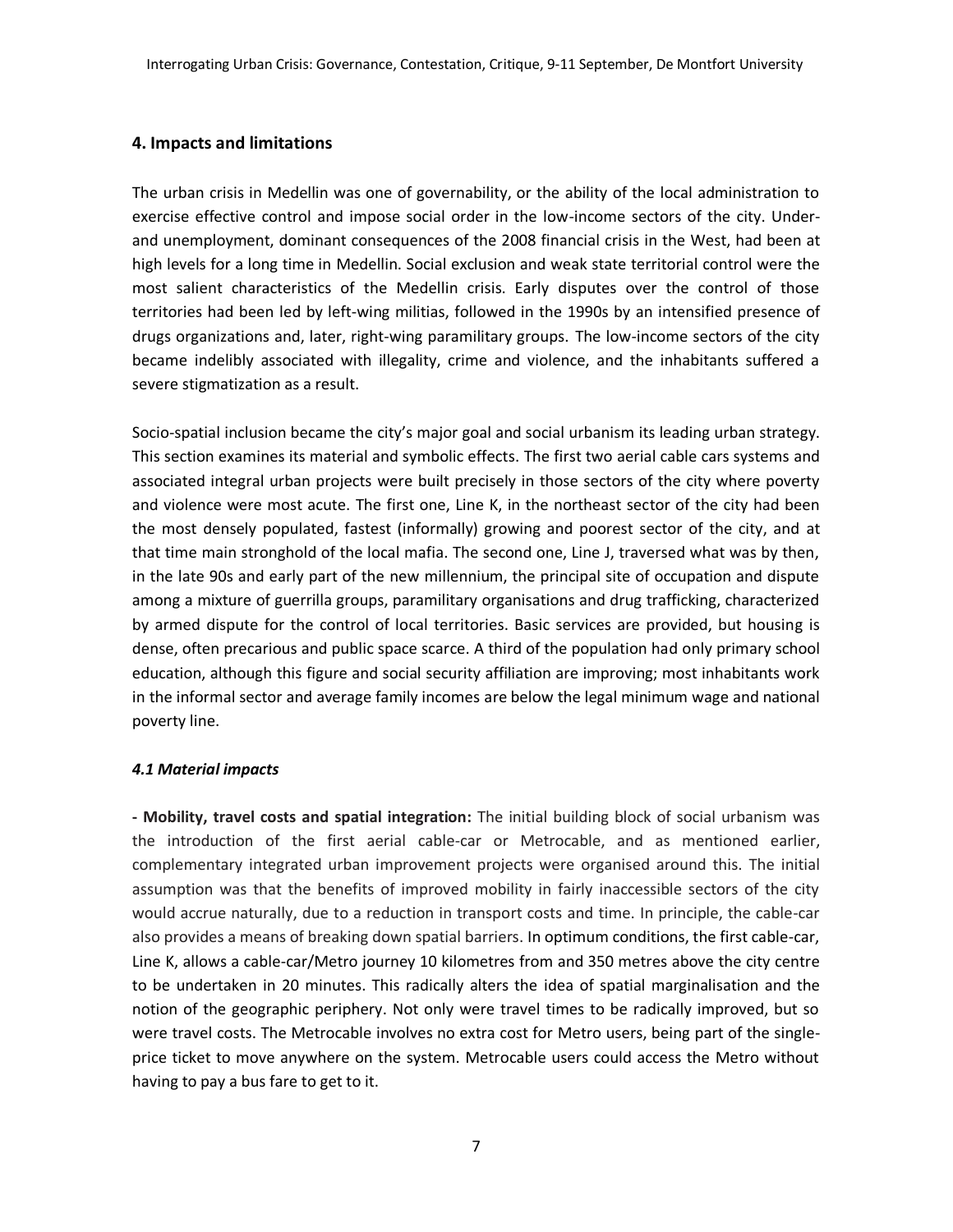The reality, however, was somewhat more complicated. Access to the cable-car/Metro system can involve lengthy periods of walking and queuing, zero in off-peak but over an hour in peak periods. The effective time for Metrocable users can turn out to be greater than conventional bus journeys, at least to the city centre. On the issue of cost, the Metrocable/Metro offers considerable advantages for long journeys and those involving an integrated Metrocable/Metro/bus ticket, with savings of around 30%. However, for a single non-transfer journey to the city centre the conventional bus remains marginally cheaper. Monetary cost tends to be the deciding factor for users, who are prepared to walk long distances to save a few pesos.

The principal users of the cable-car users are formal sector workers (in the construction, manufacturing, services) with long journey-to-work patterns. Students get a discount fare and with their more flexible routines, also benefit considerably. Even here, the advantages for these users are more in terms of money than time. For people in the informal sector of the economy (the great majority), children and young people, housewives, the elderly and infirm, the Metrocable/Metro system offers fewer advantages and therefore more limited use. Less than 10% of the journeys in the area of influence (as defined by local administrative boundaries) use the Metrocable/Metro, conventional buses and walking continue to be the major transport modes, and there is little evidence to suggest an increase in the number of journeys made for nonessential trips leading to greater participation in city life.

**- Family income and neighbourhood economies:** Here we address the question as to the extent which enhanced mobility and the job creation programmes associated with social urbanism have reduced poverty and improved neighbourhood economies. That this might occur is based on the assumption that greater mobility can improve access to jobs, reduce the weight of transport costs on family budgets, and in conjunction with specific job-creation programmes, help stimulate economic development within the areas of influence of the cable-car systems. There are considerable difficulties in isolating the effects of specific variables, since family incomes are subject to macroeconomic cycles and a whole range of central and local government economic and social policies. Detailed and reliable information on incomes is notoriously difficult to obtain, especially in the informal sector, and the statistical data available was for large disaggregated urban areas. Nevertheless, some important indications of the effect of the Metrocables and associated urban interventions were able to be identified.

Firstly, average family incomes did improve significantly in the area of influence of the first cablecar/integrated urban project, over the period 2004-2009. This suggests that families were able to exploit the opportunities offered by the growing urban economy as a whole, in part at least due to the Metrocables. Since the inauguration of the first Metrocable, the housing market has become more dynamic, as measured in transactions and small-scale housing improvements, but new building has been substantially restricted to public buildings (such as schools, libraries and recreation facilities); private sector institutional investment, such as banks or supermarkets, has been very limited. The construction of infrastructure projects offered short-term direct and indirect employment for local residents, and increased accessibility subsequently contributed to a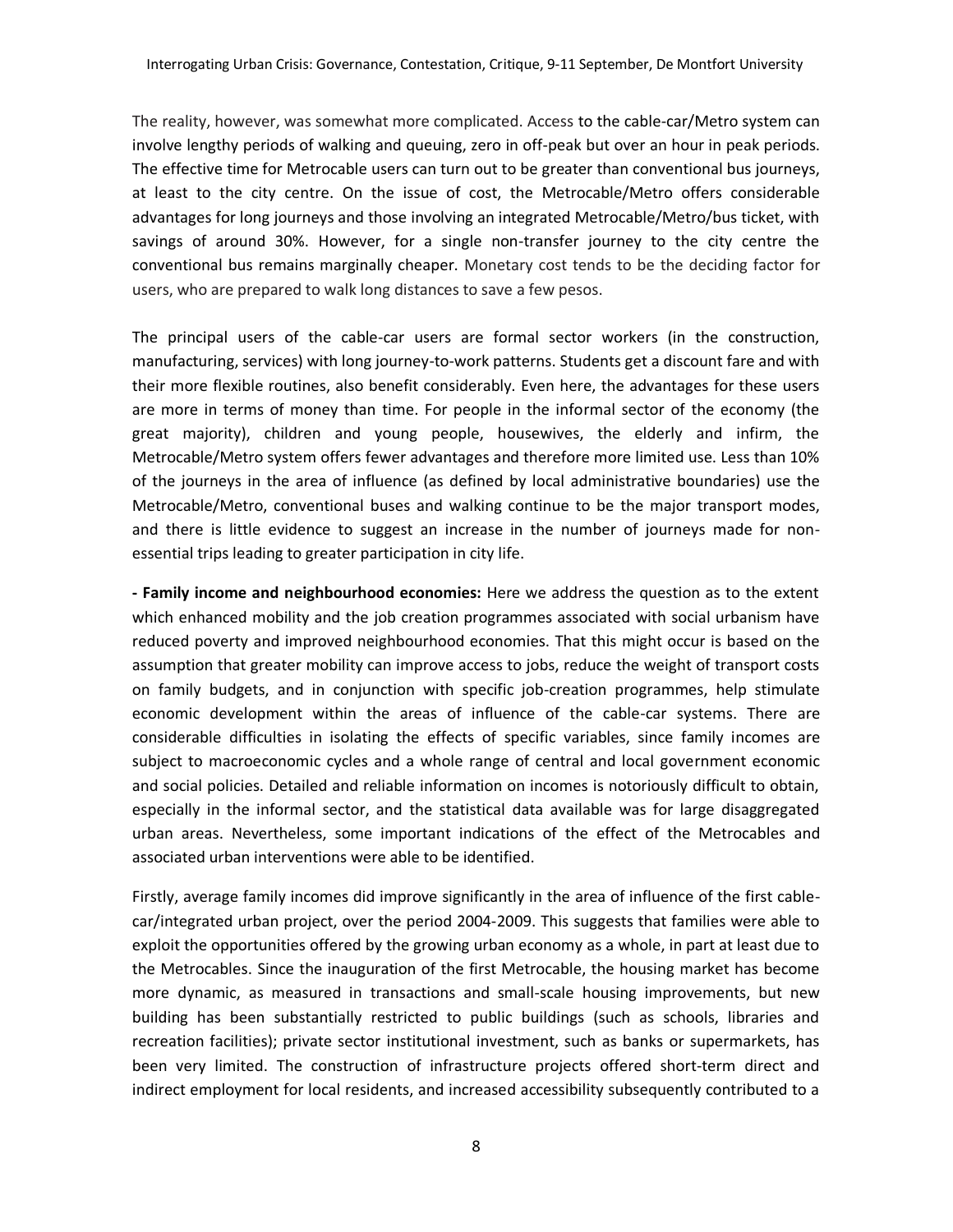marked increase in small enterprises (usually retailing and services), especially around some of the Metrocable stations. The complementary urban improvement projects and social programmes, and business start-up advisory centres, developed in the areas of influence of the Metrocables were probably contributory factors, although reservations exist concerning their intensity of use and programme effectiveness (MacNamara, 2009; Blanco and Kobayashi, 2009; Bateman and Maclean, 2011).

Whilst there have been some improvements to family incomes and urban livelihoods, these follow the general trends for the city as a whole. Furthermore, composite indices, such as the quality of life index and the human development index, indicate that improvements in the areas of influence of the Metrocables have been inferior to the average for the city and, therefore, much less than in the more wealthy areas of the city. In other words, although the Metrocables/social urbanism appear to have contributed to improving living conditions in the areas of influence, they have done nothing to contain the increasing socio-spatial inequality of the city. In fact whilst the Metrocables were being introduced Medellin became the most unequal city of Colombia as measured in terms of income distribution.

# *4.2 Symbolic integration*

As indicated above, the material benefits of social urbanism, including the aerial cable-cars, have been meagre. Nevertheless, research undertaken in the areas of influence of the aerial cable-cars and social urbanism projects confirms the claim of the city authorities in the sense of that they have produced greater community self-esteem and an authentic sense of inclusion. Most residents feel proud of what has happened in their communities and welcome visitors and tourists; once stigmatised, residents now feel part of the city (Leibler and Musset, 2011; Davila, 2013; Quinchía, 2013).

This *sensation* of inclusion through social urbanism can be attributed in part to the simple fact of inclusion in the urban agenda. Long ignored, these neighbourhoods suddenly became the prime targets of the city administration with its institutional presence, financial investment, technological innovation, urban experimentation, all leading to positive media coverage and numerous illustrious visitors, technical commissions and local and international tourism.

These effects are potentiated by the high visibility of the aerial cable-cars and the kinaesthetic experience that they offer. A conventional road and bus system may have the capacity to move a higher volume of passengers, but they lack the visual and aesthetic appeal of the aerial cable-cars. The passenger in this highly controlled system, sealed off in a cable-car capsule offering impressive panoramic views, glides silently above the rooftops with glimpses into the private life of the poor neighbourhoods. The Metrocables allow visitors (including tourists, international experts and journalists) a peculiar proximity to a distant world, so close yet at the same time so far from the experience of the passenger him or herself. Similarly, the architecture and services of the libraryparks, schools, urban spaces and so on, exhibit comforting aspirational aesthetic codes,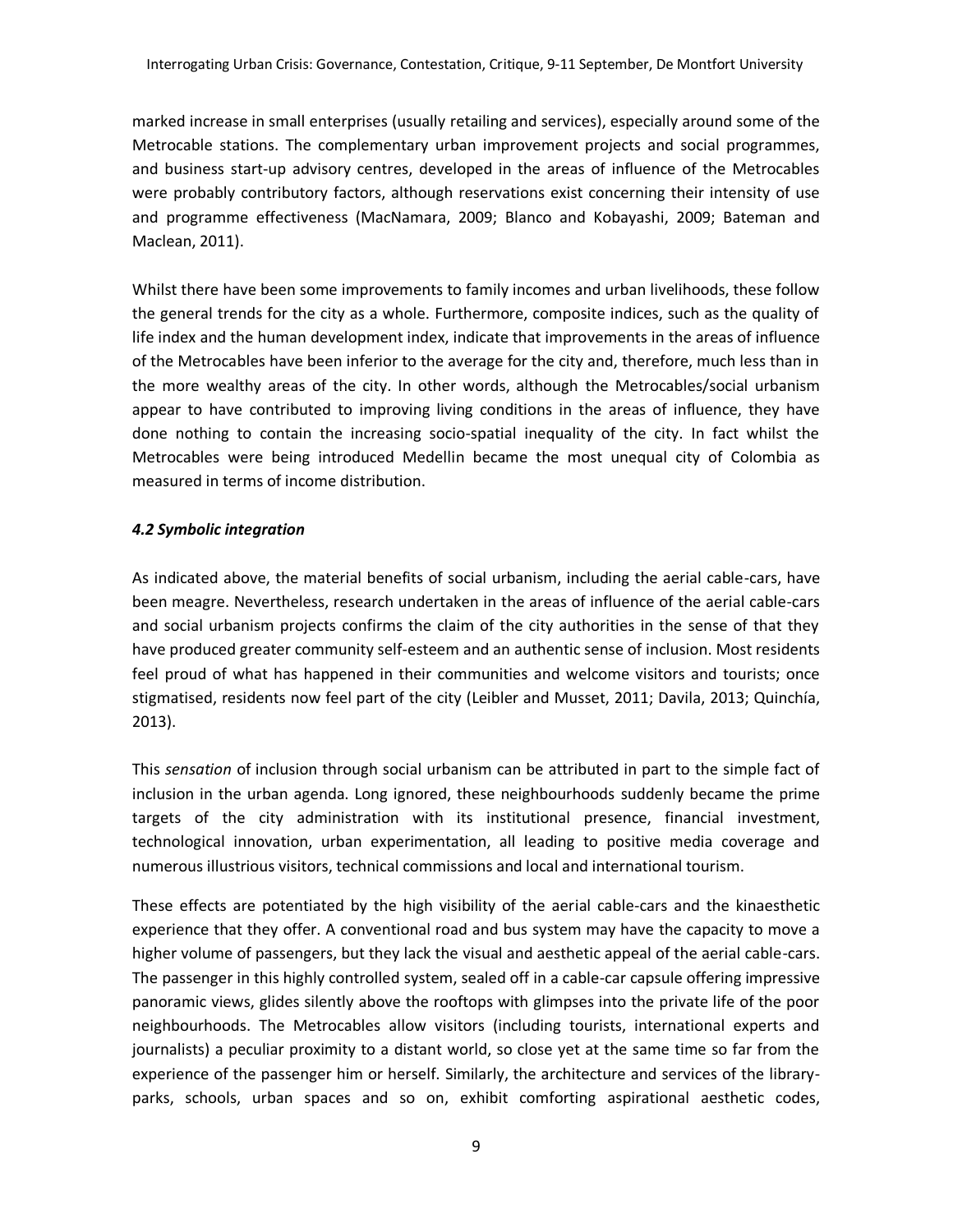highlighted by enthusiastic children sitting at computers or engaging in cultural activities. It is easy to understand the extraordinary impact, indeed the sense of marvel that the cable-cars and social urbanism produce on the visitor. However, having once alighted at a station, the visitor quickly becomes aware of the tight limits of the institutionalised space in which he/she feels comfortable.

The cable-cars and social urbanism can also be seen as fitting within the logic of the urbanism of spectacle (Debord, 1994) as a dominant trend in the restructuring of cities, based on the political economy of commercialised cultural consumption through festivals, concerts, shows and similar events. The logic of local spectacles can also sow seeds of dissent and constitute a terrain for reflexive action which 'provoke radical critiques of inequality' (Fox Gotham, 2005), some early signs of which are emerging in the case of Medellin.

In any case, the creation, via the cable-cars and associated urban improvements, of a sense of inclusion is an important political benefit, in both an internal and external sense. City administrations gain in legitimacy and governability vis-a-vis the urban population, whilst the aesthetic impact of cable-cars and high-quality architecture in poor urban areas fascinates the architectural and planning profession and can be used to promote an economically competitive *and* socially progressive image. The attraction of cable-car systems for city mayors is easy to understand.

# *4.3 Social regulation and territorial control*

Mobility is not a one-directional affair. The Metrocables, as well as providing improved access for local residents to the rest of the city, also permit access by the rest of the city to what were once no-go areas. They provide highly-controlled and safe routes for public officials, international experts and the curious tourist (and academic researchers). As such, they serve as a vehicle for the re-establishment of state control. Firstly, this can function at a symbolic level, as most clearly illustrated by the visit by King Juan Carlos of Spain to inaugurate the library-park nearby the terminal station of the first Line K route. As consecutive mayors have often announced, the most important thing was not the (modest) financial aid given by the Spanish government for equipping the library, but the mere fact of his being there; his *presence* symbolised the retaking of the once notorious sector.

The cable-car systems can also be understood as dispositives for the normalisation and control of informal sectors of the city. The Metrocables, especially, carry with them rigid conditions of access, strict rules of behaviour, heavy surveillance and policing, administrative procedures and information registers, and so on. The poorly-dressed or badly-spoken or anyone under the influence of alcohol is not allowed on the Metrocables/Metro, the consumption of food and drink is prohibited, as is the carrying of bulky packages. 'Correct' behaviour is permanently reinforced by the 'Metro Culture' programme (Metro de Medellín, 2007; Agudelo, 2008), with its messages concerning the 'good citizen' and the values, attitudes, and everyday habits which it expects of users. The Metro system offers classical music and book-lending facilities of local authors. The culture it promotes is bourgeois and traditional; a strategy of 'social improvement'. Most residents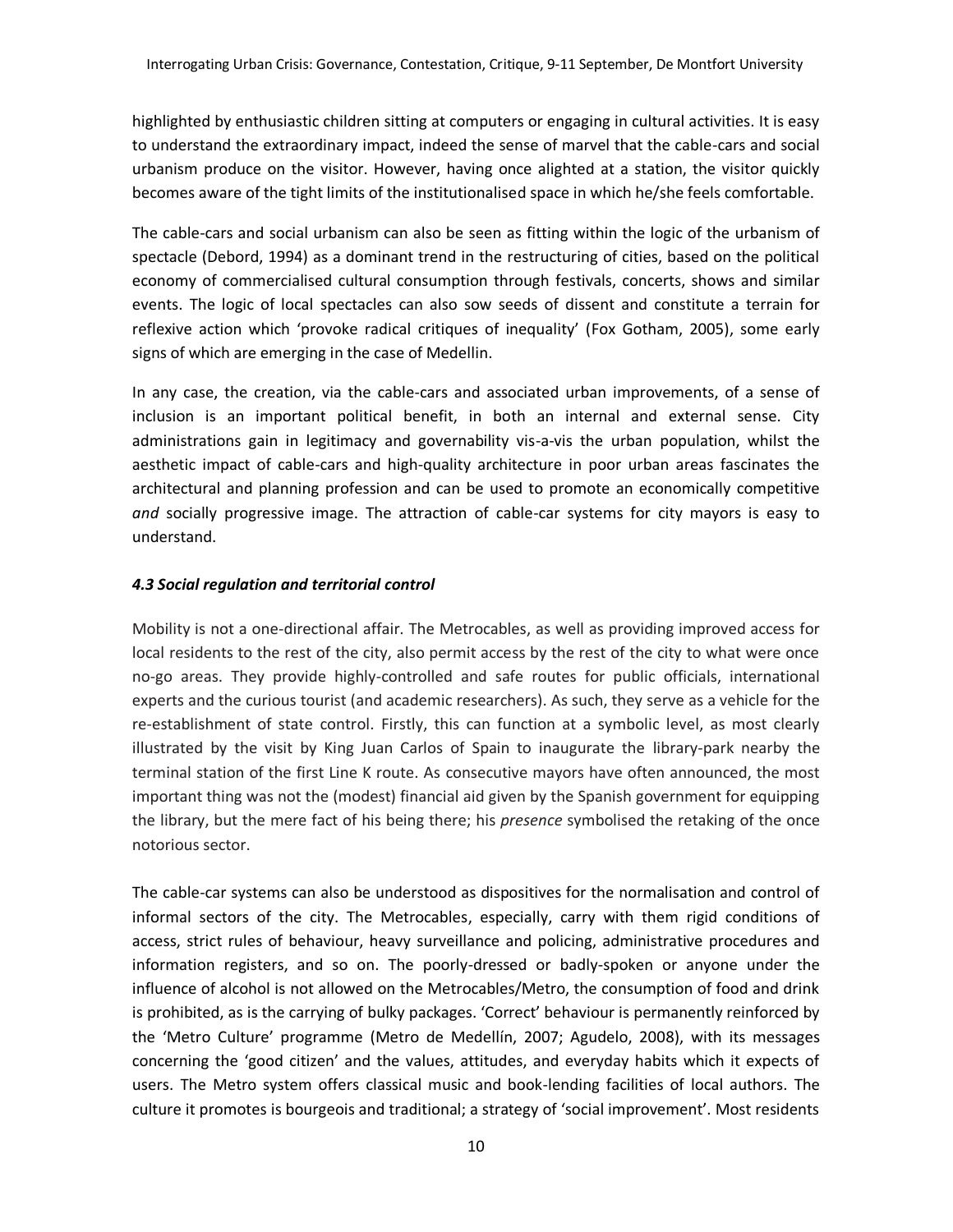accept this as something necessary, sometimes positive, although it does provoke a degree of discomfort, inconformity, and resistance among some users. Users express annoyance over heavyhanded or rude vigilance, and express sympathy for those unable to access the system for whatever reason, and its coldness in the face of individual adversity.

The Metrocables and social urbanism projects also provide an entrance for public institutions and state authority, which gradually impose themselves in informal sectors substantially out of their control before then. The construction of the system, carefully negotiated with local residents groups, would later lead to the formalisation of things such as electricity and water connections, the legalisation of property holdings and imposition of property taxes, permissions and controls over social events, the inclusion in official business registers, and so on. The Metrocables began to bring about the 'normalisation' of local urban life in a variety of subtle ways.

All this can be seen as the exercise of power 'from below', through the creation of citizen subjectivities, based on the conditions under which the poor sectors of the population may gain access to the city (Foucault, 1991). Its scope, however, is limited to the 'informal city', but fails to reach the illegal groups and organisations that previously controlled (and still exert a big influence over) these sectors. For this, the city has developed a complementary strategy of repression, including the emplacement of police and military establishments in these areas. Normalisation and 'pacification' work hand- in-hand, the former being infinitely preferable despite its own limitations (Brand, 2010).

# **5. Underlying problems**

The evidence presented above suggests that, so far at least, social urbanism has had an extremely limited impact on the material conditions of life in the low-income areas of influence. This puts into perspective the scope of physical interventions in the city and draws attention to context. Contemporary urbanism, including the Medellin case, has become increasingly inclined towards the spectacular and its marketing potential, caught up in a dizzy spiral of competition and the short-term logic of capital. Fetichisation of the architectural object and urban design project is an inevitable outcome. This section examines social urbanism in the changing context and social relations in and through which it is produced.

The first and obvious question is the relationship of Medellin's social urbanism to neoliberal urbanisation. In the diverse context of Latin American countries, Colombia is considered as being fairly orthodox in terms of neoliberal economic policy. Throughout the 1990s it opened up its economy, adopted monetary and fiscal discipline, and undertook gradual and selective privatisation and labour market flexibilisation. These trends continued into the new millennium, but some important developments occurred following the 2008 financial crisis: further deregulation of direct foreign investment, tax breaks for foreign and national corporations, and the pursuit of bilateral free trade agreements (with Canada, US, Chile-Peru-Mexico, South Korea, European Union), which lock weak partners like Colombia into the corporate globalisation agenda,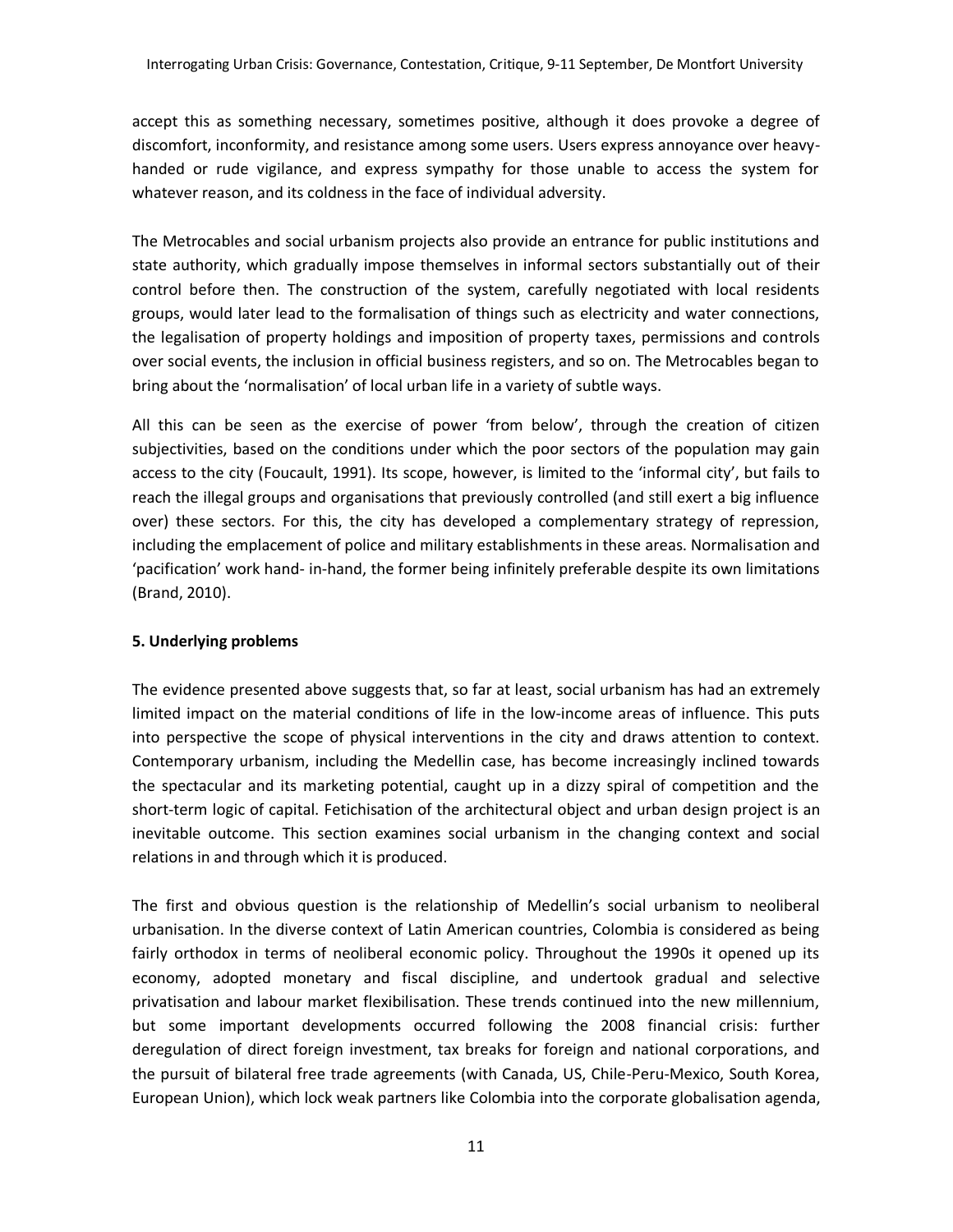inducing deindustrialisation and increasing economic dependence on primary products and the formal and informal service sector (Brand and Watson, 2013).

However, it is well known that Latin America as a whole largely escaped the direct effects of the 2008 financial crisis. Growth stalled in 2009 but since then has returned to an average annual rate of around 3% for the region as a whole, poverty has been reduced and public social spending increased (Cepal, 2012a; 2012b). The Gini coefficient measuring income distribution inequality has fallen marginally in the world's most unequal region (The Economist, 2012), in part due to improved wages but also through social subsidies such as conditional cash transfers (direct cash payments) to the extreme poor (Jiménez and López (2012). Even given continuing high levels of poverty, the precariousness of work and weak welfare and social service provision, Medellin's social urbanism is clearly not Western-style austerity urbanism.

The 2008 financial crisis firmly located Medellin's social urbanism in the context of intensified policy initiatives to reposition the city within global urban competition. A systematic drive was carried out to promote the city as a place for international events. Notable successes in this sense were the hosting of the General Assembly of the Organisation on American States in 2008 and the South American Games in 2010; the city reached the final three in the 2013 bid to host the 2018 Summer Youth Olympic Games and was recently awarded the site of the 2015 World Tourist Organisation General Assembly. Medellin ranked first among Colombian cities in the 2012 Global Competitiveness Index (measuring economic strength, international appeal, and human capital), moved up from  $120^{th}$  to  $85^{th}$  in the ICCA 2011 World Ranking which measures the number of regular international events hosted (the capital Bogota was joint  $45<sup>th</sup>$ ), and ranked  $11<sup>th</sup>$  in Latin America.

Paradoxically, winning the Innovative City of the Year award in 2013 threw into focus the contradictions involved. Voting had been strongly encouraged by the city administration and local media, and authentically supported by a large section of the population, but the award itself produced a backlash highlighting the city's problems. On the day of the announcement and with official jubilation in full swing, the mayor was forced to concede that all was not well with the 'miracle city'. The local newspaper *El Colombiano* reported a UN Human Rights High Commission denouncement of widespread human rights abuses and police collusion with armed gangs, and the Archbishop of Medellin circulated a press release denouncing the serious social problems affecting the city:

"Recently there has been a lot of publicity about Medellin being the most educated and inclusive city, about it being a model of urban innovation. All this must be true, it has been repeated so often. We are pleased with the good things that the city has achieved. But equally, we know and are witness everyday to our region being the most violent in the country, the years go by and we have not learned how to live together peacefully, we are killing each other in the 'barrios' [...] Our problems are complex and deeply entrenched in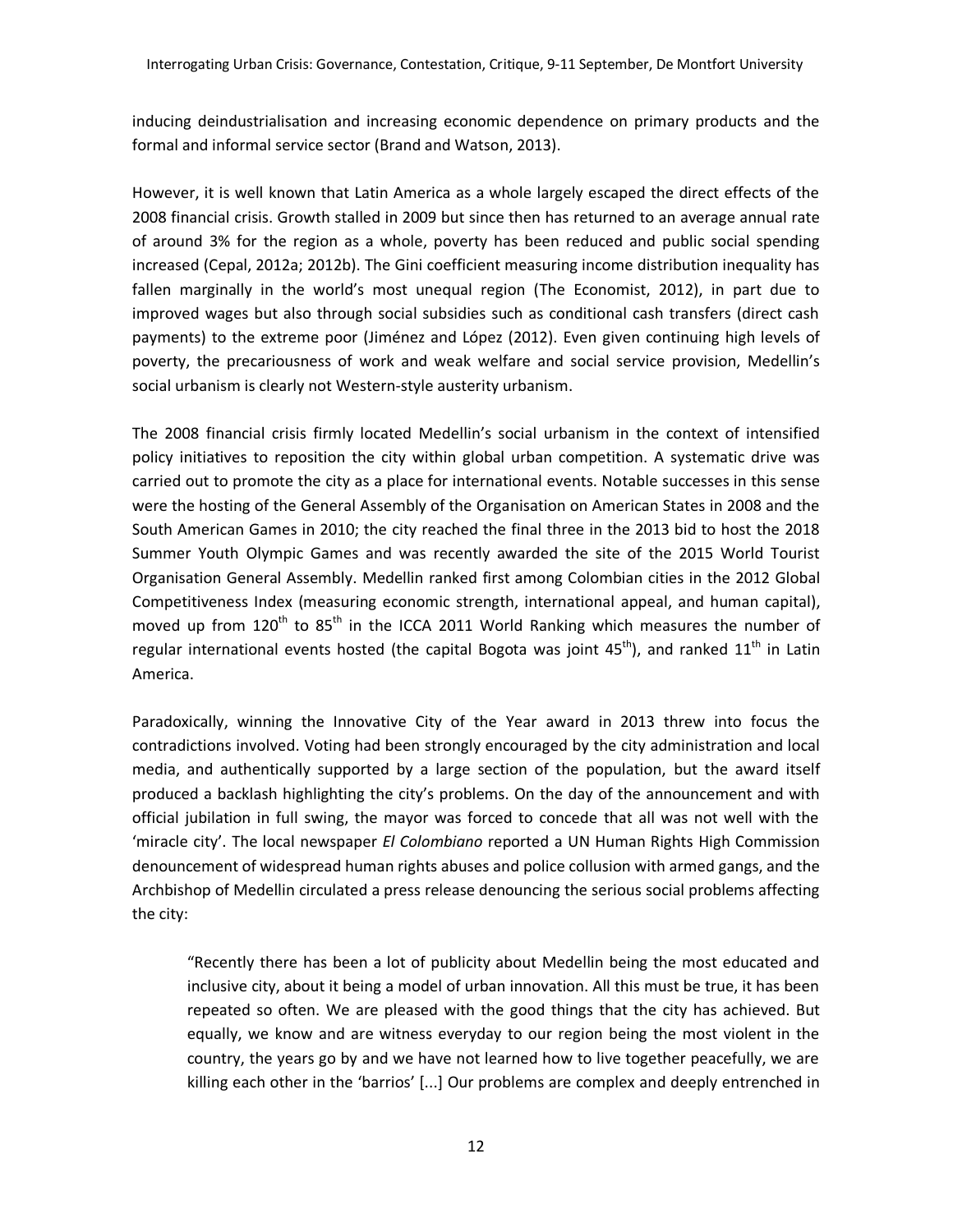our social structure; simplistic, partial solutions are not sufficient." (El Colombiano, 2013) (author's translation)

The Archbishop went on to enumerate a series of questions concerning crime impunity, corruption and lack of confidence in the judicial system, a culture of drug trafficking, the appalling state of prisons, the recruitment (in the armed conflict) and sexual abuse of minors, poor educational levels, and continuing high levels of poverty.

His call received considerable echo in the city, with crime and violence being two of the most prominent public concerns. The murder rate remains high (above 50/100,000 inhabitants) and there was widespread citizen concern over street crime, intra-family violence and crimes against women, widespread extortion, children killed by stray bullets, intra-urban forced displacement of families, and attacks against NGOs and union leaders and human rights defenders. Much of all this had to do with the mutation of the narco-paramilitary groups and their connections with neighbourhood youth gangs. According to different sources, between 250-350 gangs operate in the poor neighbourhoods across the city, closely articulated to the large criminal organisations. They fiercely contest the control of neighbourhoods for the purposes of drug distribution, the extortion of bus companies and small businesses, prostitution and arms dealing. Intimidation and violence is such that invisible frontiers have been erected, affecting child access to schools and desertion rates (Personería de Medellin, 2012; Corpades, 2013; Codhes, 2013).

This complex underlying tension in the ´barrios' of Medellin forms the context in which social urbanism operates. The casual visitor perceives it clearly enough if he or she strays from the tight institutionalised environment established by social urbanism. A decline in the murder rate between 2009 and 2012 is officially attributed to heavier and more effective policing, but social organisations insist on the influence of temporary pacts between warring criminal factions as the principal cause. For whatever reason, people living around the social urbanism projects perceive that criminal groups have become more 'civilised' in their modus operandi (Quinchía, 2013), and although crime rates have fallen generally, research suggests that there is no clear indication that crime levels and spatial distribution can be correlated with social urbanism (Siguencia et al., 2013).

A major discursive device of social urbanism was its claim to a break with the past and the paying off of an historical debt to the poor sectors. However, the earlier analysis of objective material conditions and the persistence of social problems tend to undermine such claims. This was evidenced in an analysis of residents' subjective understanding of the more substantive discursive enunciations of social urbanism around social inclusion, the elimination of spatial barriers, improvement of the quality of life, new cultural referents, greater state presence and participation in the city's economic development (Quinchía, 2013). Exploring the 'social representations' of residents through discussion groups and social cartography, Quinchía found that whilst people expressed appreciation of the physical interventions, the general perception was that living conditions had not changed very much. The striking architecture of the library-parks, schools and health facilities was not matched by better access to and the quality of services, and fit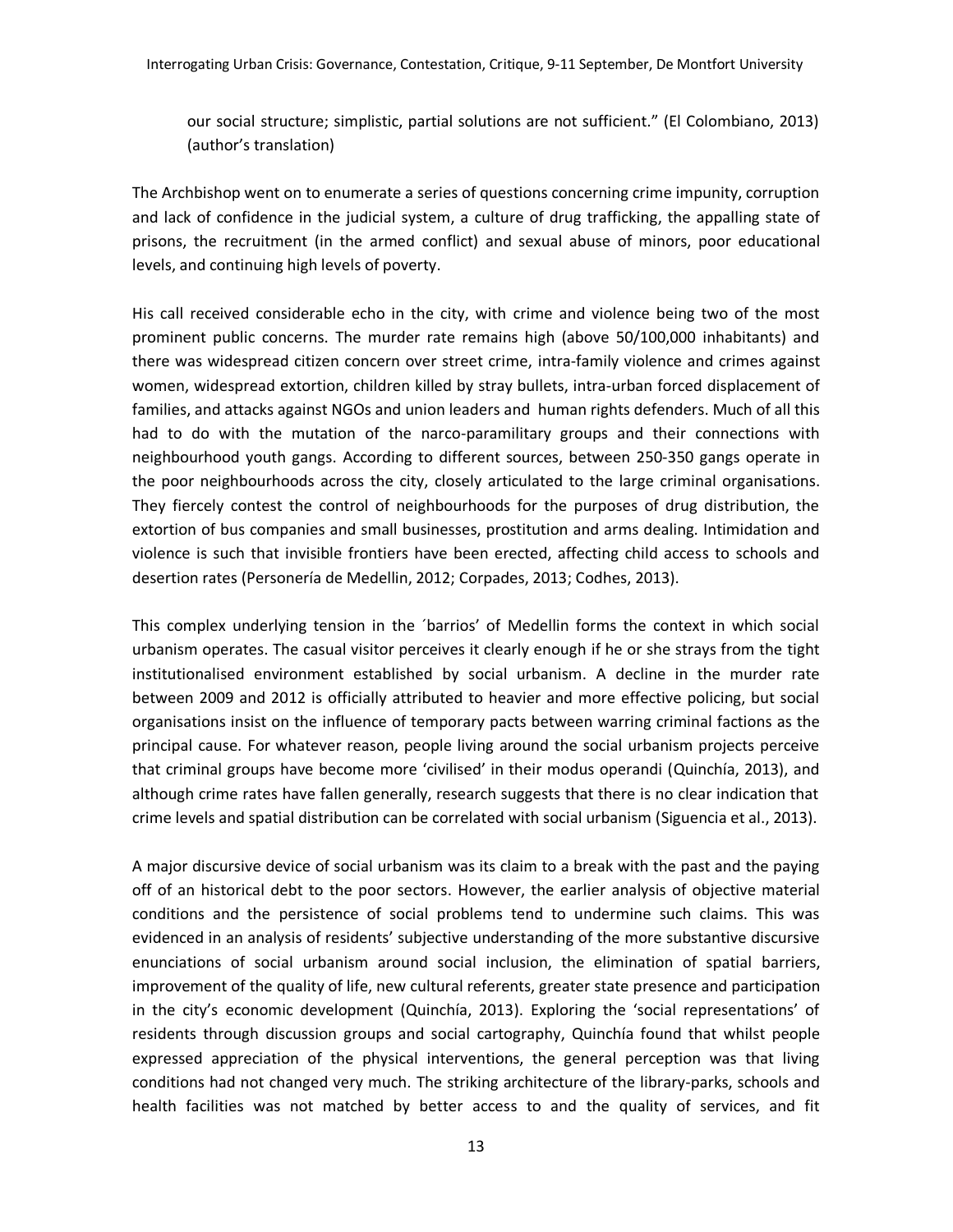uncomfortably into local everyday routines, making appropriation difficult; income generating activities had failed to materialise; and with the exception of the immediate area of new 'centralities', socio-spatial frontiers had been redrawn rather than been eliminated; recent spatial policy shifts and administrative practices have weakened the presence of public officials in these sectors and undermined local confidence. In short, if the discourse of social urbanism claimed a new beginning, hard reality for residents has been more one of continuity.

## **6. Conclusions**

Medellin's social urbanism was an imaginative, well-intentioned and expertly executed attempt to address the serious problems affecting the poor sectors of the city. It borrowed extensively from the Barcelona model yet introduced new features and processes appropriate the city's particular conditions and challenges. However, like the Barcelona model it was based on, social urbanism was subject to changes over time, which tended to undermine its political content as well as revealing the inherent limitations of spatial, urban design-type interventions.

In any case, the socio-spatial scope of social urbanism has been restricted to a few urban sectors. Vast areas remain untouched and a huge concerted and continuous effort would be required for social urbanism to extend effectively over the whole city. This only accentuates the symbolic importance of social urbanism, whose aesthetics are much stronger than its material impacts. Not only projects but also their political significance needs constant reinforcement and renewal. However the discourse of social urbanism has disappeared under the current administration, to be reformulated in the more paternalistic terms of an ill-defined urban pedagogy, accompanied by the re-directioning of urban physical interventions.

As in the case of Barcelona, Medellin's social urbanism is becoming absorbed and distorted by the logic of capitalist competition. As Montaner (2012) observes, the idea of Barcelona as an equal, open and democratic city is in danger of being sacrificed to speculative development, new urban barriers and gentrification. In the case of Medellin, social urbanism has been an important component in the restructuring of the city's image as a progressive, enlightened and innovative city and its repositioning in the global city market. This external success is in danger of perverting the political underpinnings of social urbanism. As the goals of social urbanism become increasingly external, its commodification and marketing weakens ties with the poor sectors of the city and erodes trust and confidence. The slogan of the current city administration is "A home for life" but the city is increasingly looking like a show house.

## **References**

Agudelo, L. (2008) "Racionalidad de la oferta y lógicas de uso, en los sistemas de transporte masivo: exploraciones en Medellín, Colombia", Unpublished MA thesis, *School of Urban and Regional Planning, Universidad Nacional de Colombia (sede Medellín)*, Facultad de Arquitectura.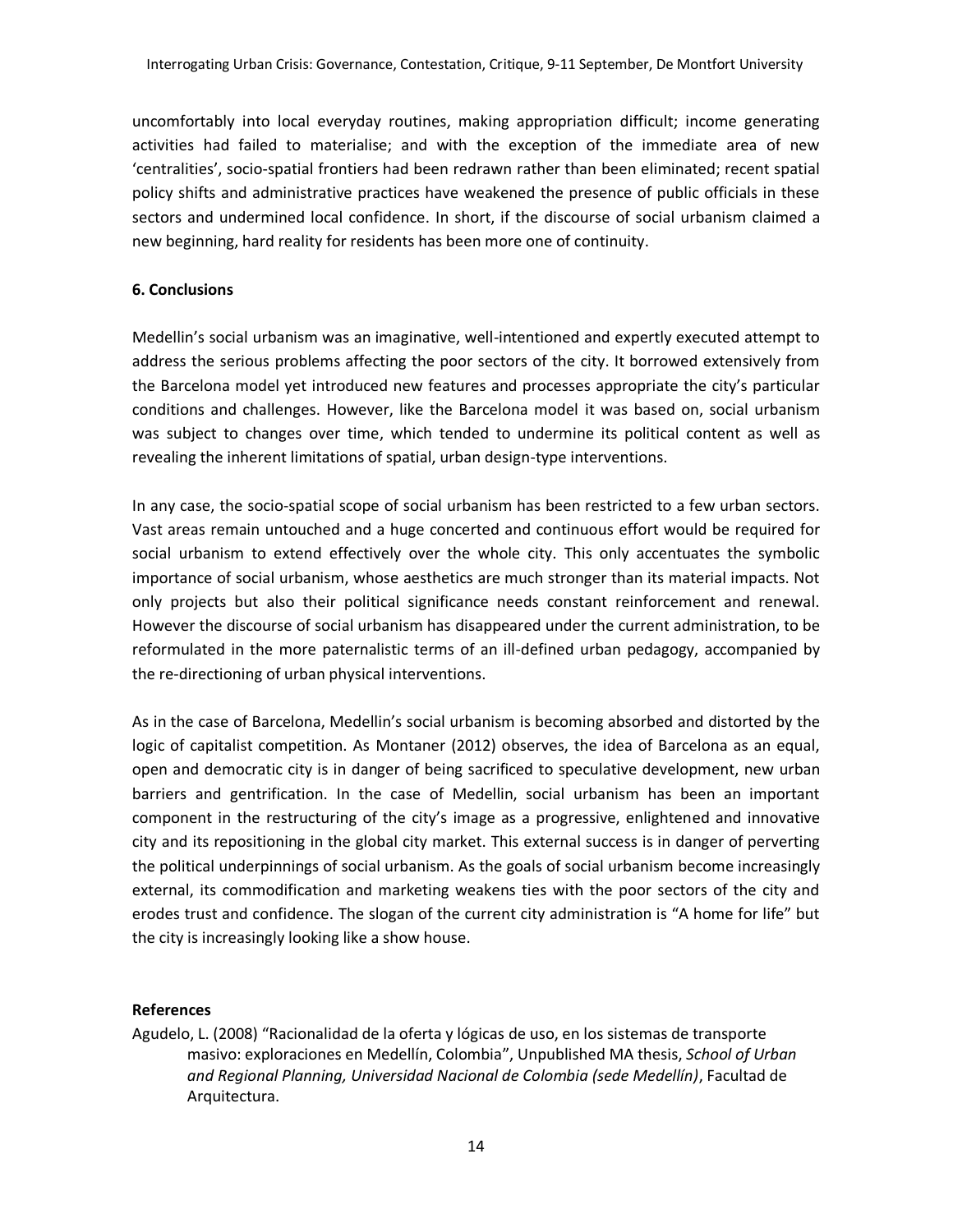- Bateman, M., Durán J-P. and Maclean, K. (2011) "A Post-Washington Consensus approach to local economic development in Latin America? An Example from Medellín, Colombia", *ODI Background Note*. Londres: Overseas Development Institute.
- Blanco, C. and Kobayashi, H. (2009) "Urban transformation in slum districts through public space generation and cable transportation at north-eastern area: Medellín, Colombia*", Journal of International Social Research*, Vol. *2* (8), pp. 75-90.
- Brand, P. (2010) "Urbanismo social o seguridad democrática en las ciudades", (Social Urbanism or democratic security in cities), *UNperiódico*, Universidad Nacional de Colombia, No.131.
- Brand, P. (2010) El urbanismo social de Medellín, Colombia', *a\*- Revista de Arquitectura COAM*, (Colegio Oficial de Arquitectos de Madrid), No. 359, pp. 99-103.
- Brand, P. (2005) *Urban environmentalism: global change and the mediation of local conflict*. London: Routledge.
- Brand, P. and Davila, J. (2011) "Mobility innovation at the urban margins: Medellin's Metrocables"*, City*, 15(6), pp.647-61.
- Brand, P. and Watson, P. (2013) "The resurgence of 'government': spatial policy initiatives in the aftermath of the global financial crisis", paper, *Joint Aesop/Acsp Conference*, 14-19 July, University College Dublin.
- Citigroup Inc. (2013) Wall Street Journal and Citi Announce Medellín Wins 'City of the Year' Global Competition, March 1, available at:

<http://www.citigroup.com/citi/news/2013/130301a.htm> [consulted 2 March 2013]

- Codhes (2013) *Desplazamiento forzado intraurbano y soluciones duraderas*, disponible en: http://www.acnur.org/t3/fileadmin/scripts/doc.php?file=t3/fileadmin/Document os/Publicaciones/2013/9156
- Corpades (2013) *Estado de los Derechos Humanos en Antioquia*, Medellin: Corpades/IPC/ Fundación Sumapaz/Ascna/Ascit/corporación Jurídica Libertad.
- Davila, J. (ed.) (2013) *Movilidad Urbana y Pobreza* (Urban Mobility and Poverty), London: University College London/University Nacional de Colombia. [English version available in September 2013 at: [www.bartlett.](http://www.bartlett/)ucl.ac.uk/dpu/metrocables]
- Davila, J. and Brand, P. (2013) "La gobernanza del transporte público urbano: indagaciones alrededor de los Metrocables de Medellín" (The governance of public transport: an exploration of Medellín's *Metrocables), Bitácora Urbano/Territorial,* 21(1), 11-22.
- Debord, G. (1994) *The Society of the Spectacle,* Nueva York: Zone Books.
- Echeverri, A. and Orsini, F. (2010) "Informalidad y urbanismo social en Medellín" , in M. Hermelin, A. Echeverri and J. Giraldo (eds) Medellín: Medio Ambiente, Urbanismo y Sociedad. Medellín: Universidad EAFIT.
- Cepal (2012a) The international financial crisis and its implications for Latin America and the Caribbean. [online] Available at:
	- [http://www.eclac.org/ \[](http://www.eclac.org/)Accessed 25 April 2013].
- Cepal (2012b) Poverty continues to fall in Latina America, but still affects 167 million people, [online] Available at: [http://www.eclac.cl/cgi](ttp://www.eclac.cl/cgi-b)[bi](ttp://www.eclac.cl/cgi-b)n/getProd.asp?xml=/prensa/noticias/comunicados/9/48459/P48459.xml [Accessed 20 April 2013]
- El Colombiano (2013) "Arzobispo de Medellín cuestiona situación actual de la ciudad", 1 March. Available at www.elcolombiano.com/BancoConocimiento/A/arzobispo\_de\_medellin
- El Colombiano (2007) "Oriol Bohigas: defensor de la ciudad", (entrevista), 21 de agosto. Foucault M. (1991) "Governmentality", in G. Burchell, C. Gordon and P. Miller (eds) *The*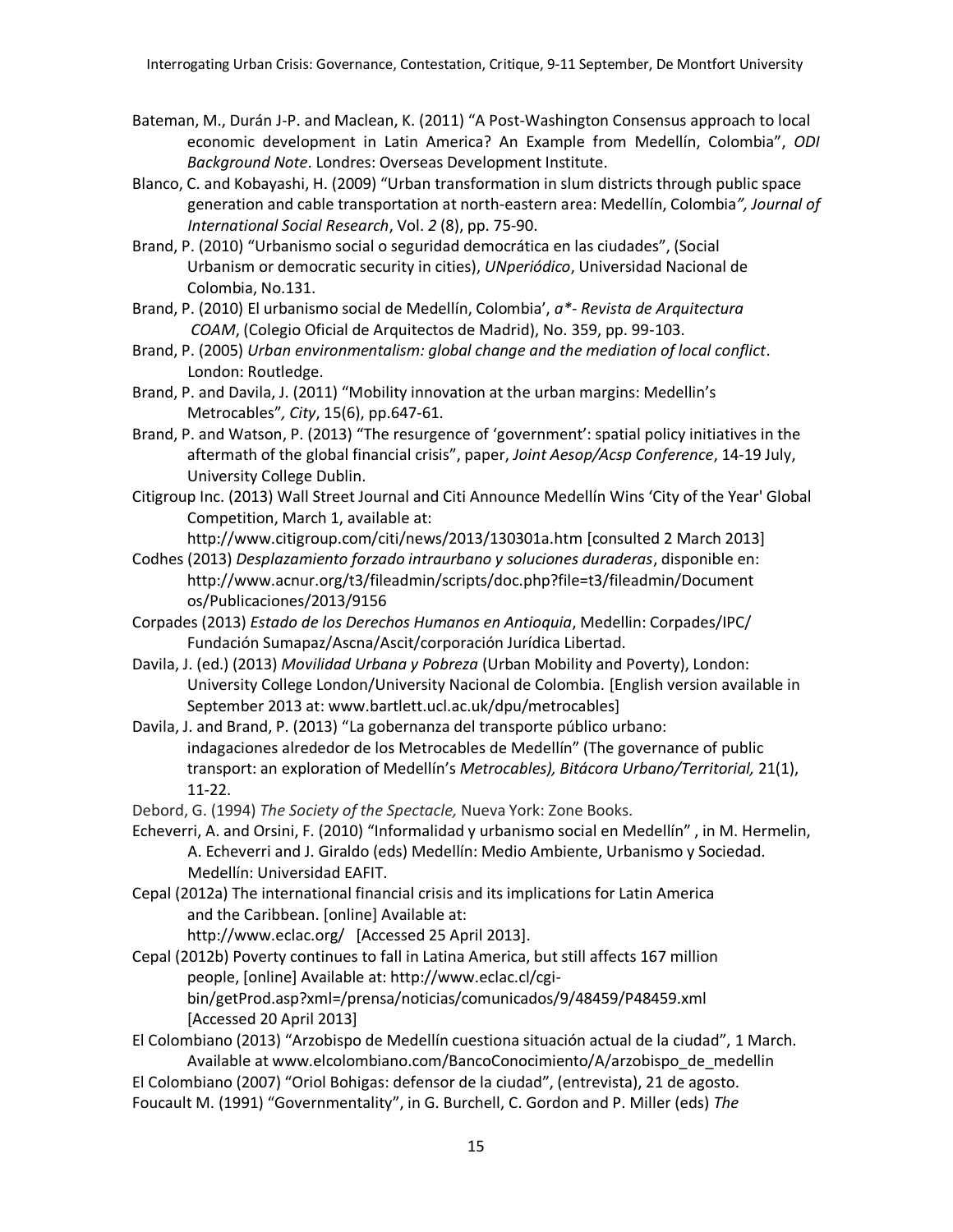*Foucault effect: studies in governmentality,* Chicago: University of Chicago Press, 87 – 104. Fox Gotham, K. (2005) "Theorizing urban spectacles: festivals, tourism and the transformation of urban space", *City*, Vol. 9, No. 2: 225-246.

Fukuyama, F. and Colby, S. (2011) "Half a Miracle: Medellín's rebirth is nothing short of astonishing. But have the drug lords really been vanquished?". *Foreign Policy* (May-June).

Hylton, F. (2007) "'Medellín's makeover", *New Left Review No.* 44: 71-89.

- Jiménez, J.P. and López, I. (2012) ¿Disminución de la desigualdad en América Latina? El rol de la política fiscal. Working Paper No. 33, Research Network on Interdependent Inequalities in America Latina. [online] Available at: [http://www.desigualdades.net/bilder/Working\\_Paper/33\\_WP\\_Jimenez\\_Online.pdf](http://www.desigualdades.net/bilder/Working_Paper/33_WP_Jimenez_Online.pdf)  [consulted 25 April 2013]
- Leibler, L. and Musset, A. 2011. "De la justicia para pensar y hacer la ciudad", *Actas del Hábitat*, Medellín, No. 2, pp.87-104.
- MacNamara, E. (2009) *Strengthening the community with culture in Medellín through Park-Library San Javier*, Unpublished MSc Dissertation, *Bartlett School of Planning*, University College London: London.
- Marshal, T. (2000) "Urban planning and governance: is there a Barcelona model?", *International Planning Studies*, Vol. 5(3), 299-319.
- Medellín/BID (2009) *Medellín: La Transformación de una Ciudad*. Medellín: Alcaldía de Medellín.
- Medellín Mayor's Office (2008) *La transformación de Medellín, Urbanismo Social 2004- 2007 Ciudad*, Medellín: Universia.
- Medellin Mayor´s Office (2010) PUI –Proyecto Urbano Integral, available at www.medellin.gov.co [consulted 2 May 2012]
- Medellín, Personería (2012) *Informe sobre la situación de derechos humanos en la ciudad de Medellín 2012*,disponible en:

Metro de Medellín (2007) *La Cultura Metro*, Medellín: Metro de Medellín.

- Montaner, J. (2012) *Barcelona, ¿cambio de modelo?* (Barcelona, a change of model?), 7 March, El País.
- Montaner, Josep María (nd) *The Barcelona model reviewed: From the beginning of democracy to now*, lecture given at Delph University. Available at: www: [http://themilitantcity.files.wordpress.com/2011/03/montaner-the-barcelona-model](http://themilitantcity.files.wordpress.com/2011/03/montaner-the-barcelona-model-reviewed.pdf)[reviewed.pdf](http://themilitantcity.files.wordpress.com/2011/03/montaner-the-barcelona-model-reviewed.pdf)
- Quinchía, S. (2011) *Discursos y prácticas de planeación: el caso del urbanismo social de Medellín, Colombia,* Unpublished MA dissertation, *School of Urban and Regional Planning, Universidad Nacional de Colombia*, Medellín.
- Quinchía, S. (2013) Discurso oficial, representaciones sociales y prácticas espaciales: una acercamiento al urbanismo social en Medellín", (Official discourse, social representations and spatial practices: undertsanding social urbanism in Medellin), unpublished research report, Medellin: Colegio Mayor de Antioquia.
- Siguencia, A., Buitrago A. and Borráez, A. (2013) "Proyectos Urbanos Integrales -PUI: entre integración y control social" (Integral Urban Projects - PUI – between integration and social control), paper presented at the *XV Conference of the Brazilian Association of Postgraduate Urban and Regional Planning Schools and Research* – ANPUR, Recife, May 2013.
- The Architectural Review (2011*) Special issue: recent work in Colombia. How*

http://www.personeriamedellin.gov.co/index.php/documento/informes/informeddhh-2012